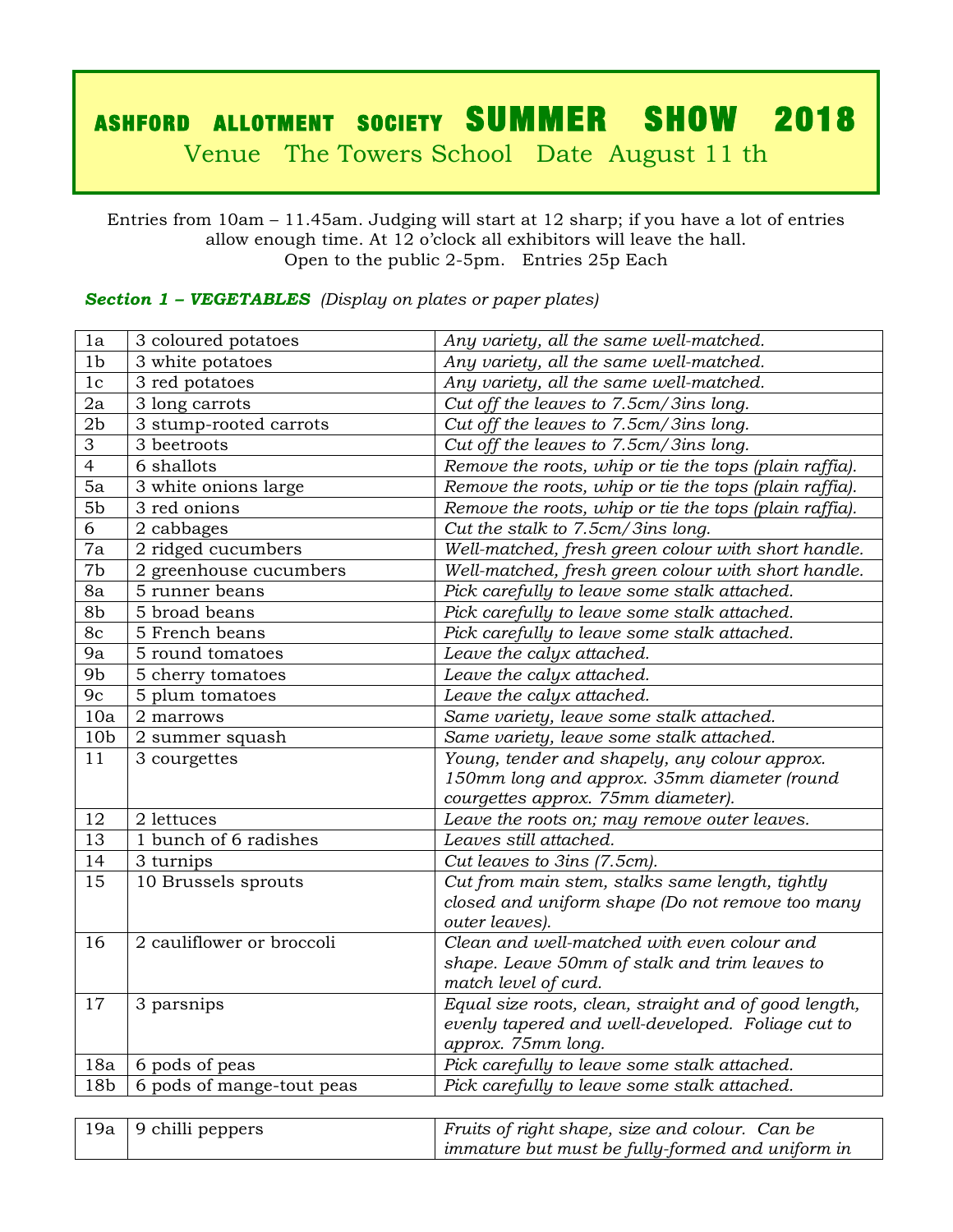|                 |                                | colour.                                                        |
|-----------------|--------------------------------|----------------------------------------------------------------|
| 19 <sub>b</sub> | 6 sweet peppers                | Fruits of right shape, size and colour. Can be                 |
|                 |                                | immature but must be fully-formed and uniform in               |
|                 |                                | colour.                                                        |
| 20              | 1 pumpkin                      | Well-formed, mature and of good colour.                        |
| 21              | 3 leeks                        | Uniform length, clean and in good condition, with a            |
|                 |                                | firm and compact blanch (not bulbous). Leaves                  |
|                 |                                | bound to an appropriate length.                                |
| 22              | 2 sweetcorn                    | Cobs of uniform size with fresh green husks with $\frac{1}{4}$ |
|                 |                                | of the grain exposed. Grains well-filled, not                  |
|                 |                                | shrivelled. Stalks trimmed.                                    |
| 23              | 1 bunch of 12 spring onions    | Trim to about 8-9 inches.                                      |
| 24              | 2 of any other vegetable not   |                                                                |
|                 | separately classed above       |                                                                |
| 25              | Collection of 5 herbs          | In a jar of water.                                             |
| 26              | 3 stems of rhubarb             | Part of the leaf still attached.                               |
| T1              | Tray of vegetables             | A tray no more than 60cm/24ins square, with a                  |
|                 |                                | display of any 5 vegetables from the list above, the           |
|                 |                                | same number of each as seen above.                             |
| T2              | Novice's tray                  | A tray displaying any 3 from the list above. For               |
|                 |                                | allotment holders who have never entered a produce             |
|                 |                                | show before.                                                   |
| T <sub>3</sub>  | Children's tray for under 12's | A tray no more than 45cm/18ins square with any 3               |
|                 |                                | from the list above.                                           |

## *Section 2 - FRUIT (Please display on plates or dishes)*

| 27 | Plate of 6 strawberries                                 | Leave the green part attached.                                         |
|----|---------------------------------------------------------|------------------------------------------------------------------------|
| 28 | Plate of 8 gooseberries                                 | Leave as much stem on as you can.                                      |
| 29 | 3 strigs of currants                                    | Must still be attached to the bunch or "strig", not<br>separate fruit. |
| 30 | 8 cane fruit (raspberries,<br>loganberries, etc)        | Must have stalks attached.                                             |
| 31 | Plate of any other fruit, 6<br>specimens of one variety |                                                                        |

# *Section 3 - FLOWERS (please bring your own vase or jam jar)*

| 32 | One perfect rose               | May be any variety.                          |
|----|--------------------------------|----------------------------------------------|
| 33 | One stem of floribunda roses   | With all the blooms and buds present.        |
| 34 | 3 scented dianthus             | Pinks or carnations - marked for scent.      |
| 35 | One vase of 7 mixed annuals    | Make sure you correctly choose annuals.      |
| 36 | One vase of 5 mixed perennials | Make sure you choose perennials.             |
| 37 | 3 stems of flowering shrubs    | Should be 3 different ones.                  |
| 38 | 3 stems of foliage shrubs      | Should be 3 different ones.                  |
| 39 | 6 sweet peas                   | May be 3 varieties or 6 varieties.           |
| 40 | Seasonal flower arrangement    | Flower arrangement any style, using your own |
|    |                                | flowers, in your choice of vase.             |
| 41 | Container for summer colour    | Plant up yourself; you may buy the plants.   |

### *Section 4 - COOKERY AND PRESERVES*

*For preserves, please write the date made and the contents on the label*